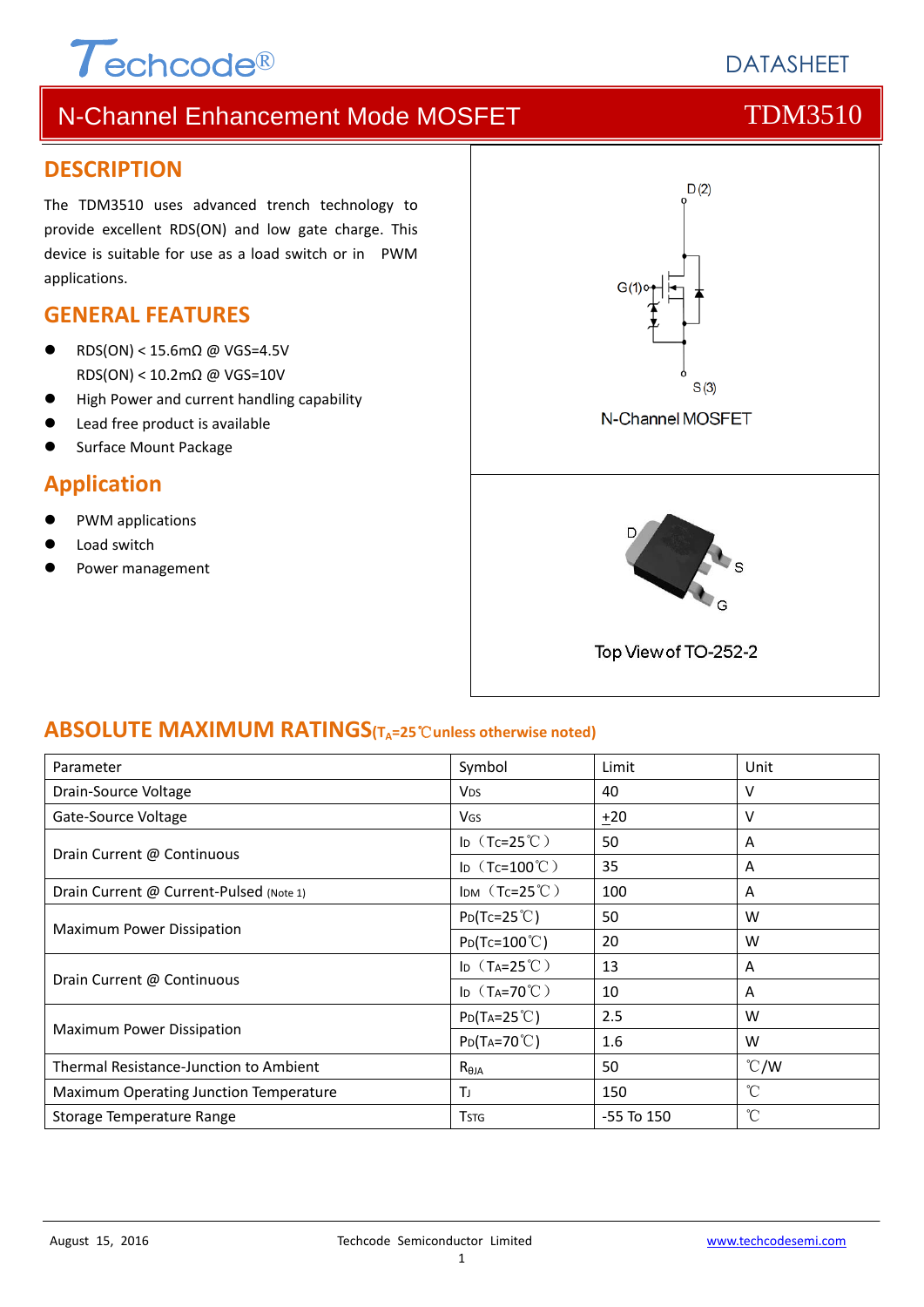

# N-Channel Enhancement Mode MOSFET THE TDM3510

### **ELECTRICAL CHARACTERISTICS (TA=25**℃**unless otherwise noted)**

| Parameter                                 | Symbol                   | Condition                                         | Min                      | Typ                      | Max                 | Unit           |  |  |
|-------------------------------------------|--------------------------|---------------------------------------------------|--------------------------|--------------------------|---------------------|----------------|--|--|
| OFF CHARACTERISTICS                       |                          |                                                   |                          |                          |                     |                |  |  |
| Drain-Source Breakdown Voltage            | <b>BV</b> <sub>DSS</sub> | VGS=0V ID=250µA                                   | 40                       | $\overline{\phantom{a}}$ | $\Box$              | V              |  |  |
| Zero Gate Voltage Drain Current           | <b>l</b> <sub>DSS</sub>  | V <sub>DS</sub> =24V,V <sub>GS</sub> =0V          | $\overline{a}$           |                          | $\mathbf{1}$        | $\mu$ A        |  |  |
| Gate-Body Leakage Current                 | lgss                     | VGS=±20V,VDS=0V                                   | $\overline{a}$           | $\equiv$                 | ±10                 | $\mu$ A        |  |  |
| <b>ON CHARACTERISTICS (Note 2)</b>        |                          |                                                   |                          |                          |                     |                |  |  |
| <b>Gate Threshold Voltage</b>             | VGS(th)                  | VDS=VGS, ID=250µA                                 | 1.4                      | 1.8                      | 2.5                 | $\vee$         |  |  |
| Drain-Source On-State Resistance          | RDS(ON)                  | VGS=4.5V, ID=8A                                   | $\overline{a}$           | 13                       | 15.6                | $m\Omega$      |  |  |
|                                           |                          | VGS=10V, ID=15A                                   | $\overline{a}$           | 9.7                      | 10.2                | m <sub>O</sub> |  |  |
|                                           |                          | $T_J=100^\circ$ C                                 | $\overline{a}$           | 12.8                     | $\blacksquare$      | $m\Omega$      |  |  |
| <b>DYNAMIC CHARACTERISTICS (Note4)</b>    |                          |                                                   |                          |                          |                     |                |  |  |
| <b>Gate Resistance</b>                    | $R_G$                    | VDS=0V, VGS=0V, F=1.0MHz                          | $\overline{a}$           | 1.7                      | $\sim$              | Ω              |  |  |
| Input Capacitance                         | Ciss                     | VDS=20V, VGS=0V, F=1.0MHz                         | $\overline{a}$           | 700                      | $\overline{a}$      | PF             |  |  |
| <b>Output Capacitance</b>                 | Coss                     |                                                   | $\overline{a}$           | 190                      | $\blacksquare$      | PF             |  |  |
| Reverse Transfer Capacitance              | $C$ rss                  |                                                   | $\overline{a}$           | 32                       | $\overline{a}$      | PF             |  |  |
| <b>SWITCHING CHARACTERISTICS (Note 3)</b> |                          |                                                   |                          |                          |                     |                |  |  |
| Turn-on Delay Time                        | $td($ on $)$             | VDS=20V, RL=20 $\Omega$ , VGEN=10V, RG=6 $\Omega$ | $\overline{\phantom{a}}$ | 10                       | $\bar{\phantom{a}}$ | nS             |  |  |
| Turn-on Rise Time                         | tr                       | $ID=1A$                                           | ÷,                       | 6.6                      | $\Box$              | nS             |  |  |
| Turn-Off Delay Time                       | td(off)                  |                                                   |                          | 18                       | $\overline{a}$      | nS             |  |  |
| <b>Turn-Off Fall Time</b>                 | tf                       |                                                   |                          | 12                       | $\overline{a}$      | nS             |  |  |
| <b>Total Gate Charge</b>                  | Qg                       | VDS=20V,ID=15A,VGS=10V                            | $\overline{a}$           | 5.1                      | $\blacksquare$      | nC             |  |  |
| Gate-Source Charge                        | Qgs                      |                                                   |                          | 2.9                      | $\overline{a}$      | nC             |  |  |
| Gate-Drain Charge                         | Qgd                      |                                                   |                          | 1.1                      | $\overline{a}$      | nC             |  |  |
| Body Diode Reverse Recovery Time          | Trr                      | IF=5A, dl/dt=100A/µs                              | $\overline{a}$           | 18.8                     | $\Box$              | nS             |  |  |
| Body Diode Reverse Recovery Charge        | Qrr                      |                                                   | $\overline{a}$           | 4.5                      | $\Box$              | nC             |  |  |
| DRAIN-SOURCE DIODE CHARACTERISTICS        |                          |                                                   |                          |                          |                     |                |  |  |
| Diode Forward Voltage (Note 2)            | <b>V<sub>SD</sub></b>    | VGS=0V,Is=10A                                     | $\overline{a}$           | 0.8                      | 1.1                 | $\vee$         |  |  |

NOTES:

1. Pulse width limited by max. junction temperature.

2. Pulse Test: Pulse Width  $\leq 300$ μs, Duty Cycle  $\leq 2\%$ .

3. Guaranteed by design, not subject to production testing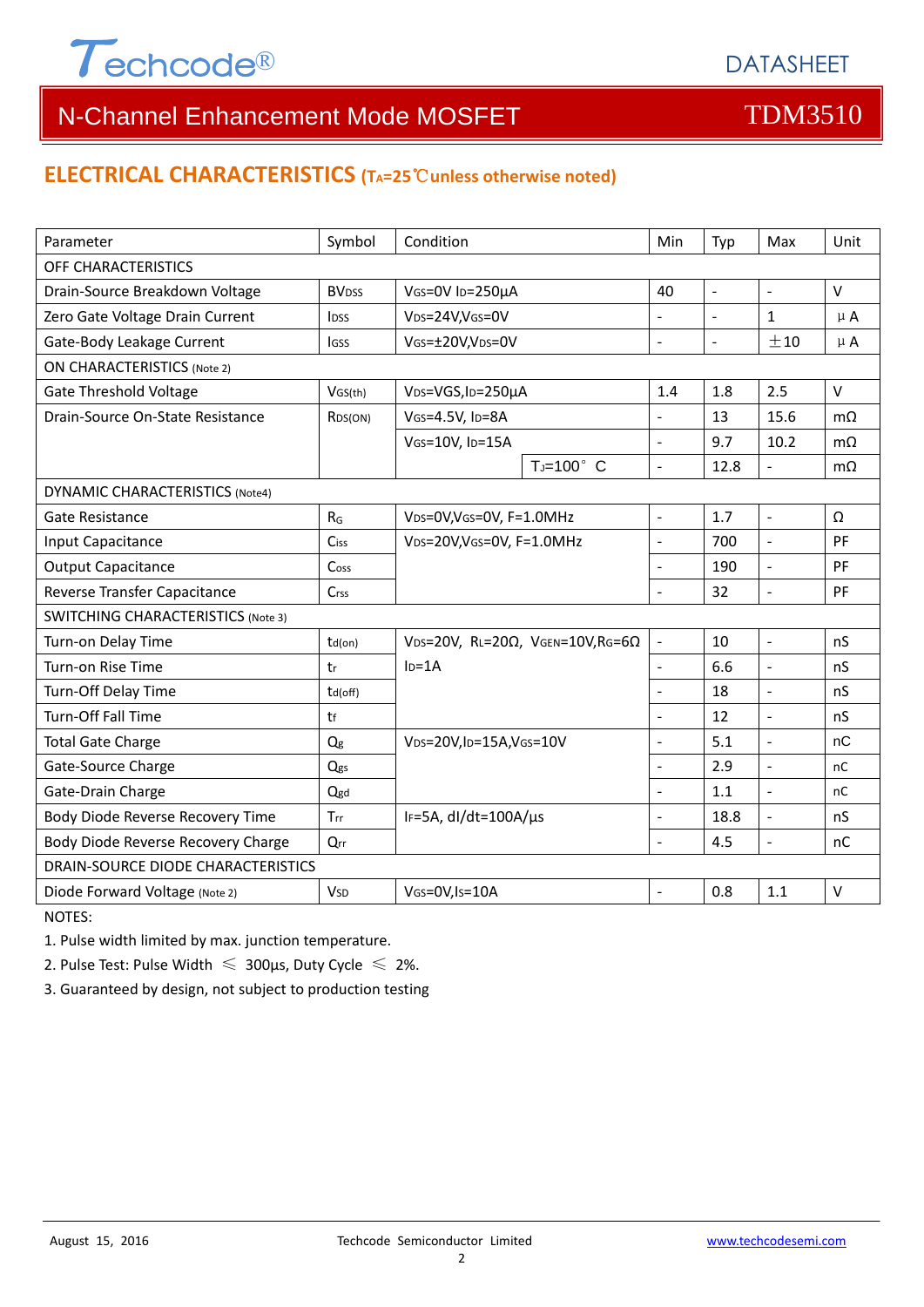

# N-Channel Enhancement Mode MOSFET THE TDM3510

**DATASHEFT** 

## **Package Information**

### TO252-2 Package



### TO-252-2 ాయణా⊰ం **INCHES MILLIMETERS** MIN. MAX. MIN. MAX.  $2.39$  $\overline{A}$  $2.18$ 0.086 0.094  $\overline{\phantom{a}}$  $0.005$  $\mathbb{Z}$  $0.13$  $A<sub>1</sub>$  $0.50$  $0.020$ 0.035  $\mathbf b$ 0.89  $0.195$  $0.215$ 4.95 5.46  $b3$  $0.018$  $0.024$  $0.46$  $0.61$ c  $0.018$ 0.035  $c2$ 0.46 0.89  $0.210$  $0.245$ D 5.33 6.22 4.57 D<sub>1</sub>  $0.180$ 6.00 0.236  $0.250$ 6.35  $E$ 6.73 0.265  $E<sub>1</sub>$  $3.81$ 6.00  $0.150$ 0.236 e 2.29 BSC 0.090 BSC 9.40 10.41 0.370  $0.410$  $H$  $\overline{L}$  $0.90$  $1.78$  $0.035$  $0.070$ 2.03  $0.035$  $0.080$ L<sub>3</sub> 0.89  $L<sub>4</sub>$  $\overline{a}$ 1.02  $\overline{a}$  $0.040$  $8^{\circ}$  $\boldsymbol{\theta}$  $\mathbf{O}^{\circ}$  $\mathbf{0}^\circ$  $8^{\circ}$